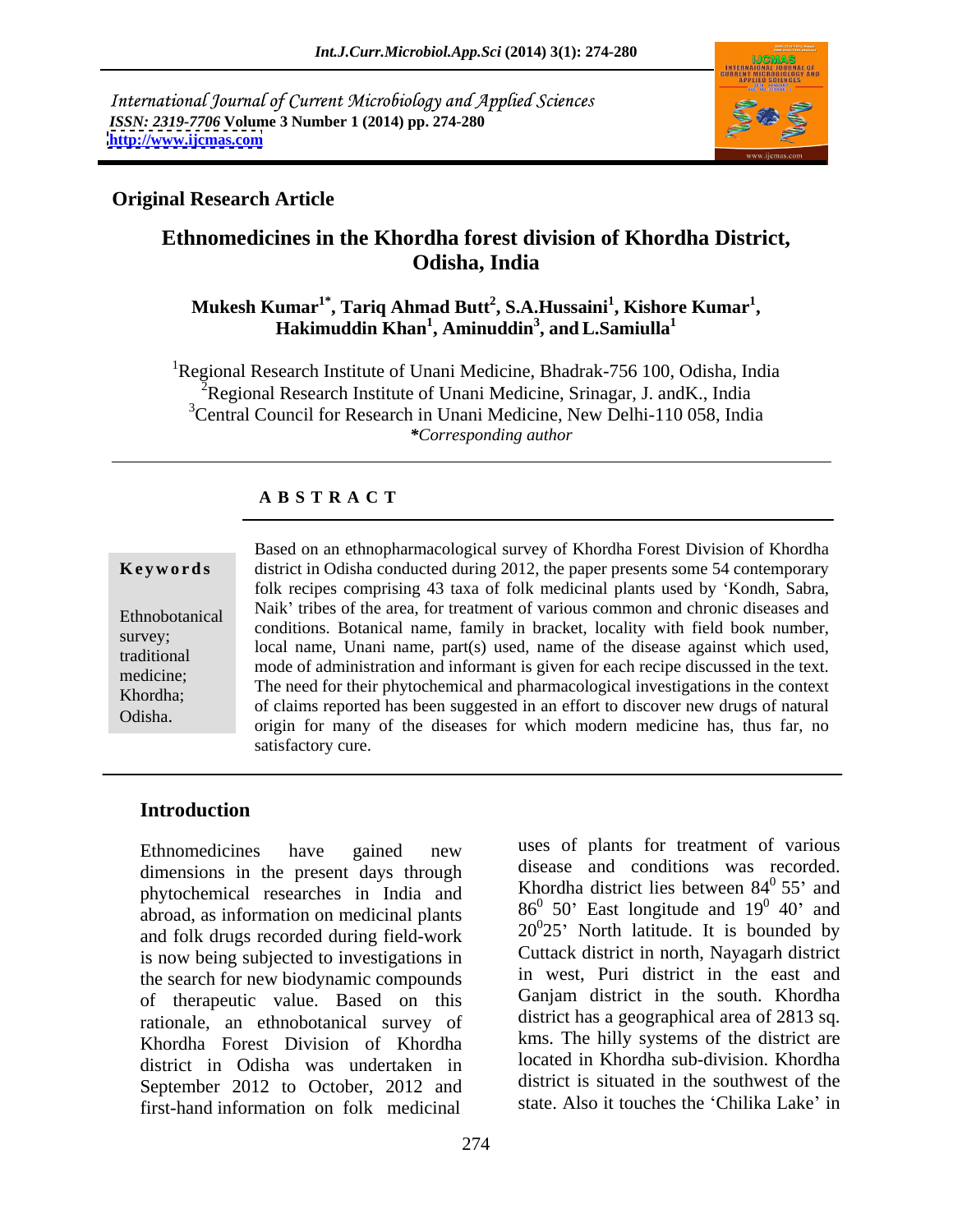the south. The specific sites visited include percent of its population living in urban Mangrajpur, Shaktihal, Banpur, Pratap, areas whereas about 14.99 percent of Pratap, Salia Dam, Dyke Chhak, state's population live in urban areas. In Kumaripari, Bheruambadi, Kadudibadi, terms of population per Sq. Km. Khordha Bhaliapada, Dhuanali, Khariabandho, district is the most densely populated Jodamdosahi, Badasuda, Kulthodih, district in the state. There are only 193 Odagaon, Banpur, Manglasahi, Berbera, uninhabited villages in the district whereas Barkul, Bhejiput, Langleswar, Gorapalli, 8 villages are having a population of more Badopalli of Khordha Forest Division. The than 5000. The economy of the district is study presents 54 folklore therapies mainly dependent upon cultivation. Out of comprising 43 taxa of medicinal plants prevalent among the inhabitants of the engaged in agricultural sector. Banapur area surveyed. Most of the uses recorded police station is having the highest number are first-hand or less known. The area had of villages (222) in the district and not been investigated exhaustively earlier Saheednagar police station is having in this direction, except for some lowest number of villages (24) in the fragmentary reports on medicinal uses of plants (Ali *et al*. 2010; Anonymous 2001, 1995; Ambasta 1994; Behera *et al*. 2008; Chopra *et al*. 1980; Girach *et al*. 2011; Jain 1981, 1991; Jain and Rao 1967; An ethnobotanical survey of Khordha Kirtikar andBasu 1935; Mukesh *et al.* Forest Division of Khordha district in 2010, 2011, Tribedi *et al.* 1982; Odisha was conducted during September, Yesodharan and Sujana 2007). 2012 to October, 2012 with a view to

The district of Khordha is one of the new also to record the folk-wisdom of the Sex Ratio is highly disadvantageous to

population. Khordha is the most urbanized<br>district in the state having about 42.92<br>Rhadrak for future references and study

each 100 workers in the district 30 are district.

# **Materials and Methods**

districts carved out of the old Puri District tribals known as 'Kondh'. The data on in 1993. It houses the state capital. Overall folk medicinal uses of plants were female even in 0-6 years and is a matter of men) through their direct field interviews, concern. Possible reason may be higher who accompanied the senior author to the rate of male migration to Bhubaneswar field or from the old villagers who have city. Similar concern is indicated in the long been prescribing the herbs for population growth rate which is higher treatment of various diseases. Information may be again due to migration. On about the efficacy of the herbs was also development indicator this district is recorded. Plant specimens of the present relatively much better. However, approach study were identified by the "Flora of road in villages need substantial Orissa" (Saxena and Brahmam, 1994improvement. Village developments still a 1996) and Botany of Bihar and Orissa matter of concern on many other sectors (Haines, 1921-25). Plants specimens of all also. folk drugs were collected and voucher  $\frac{1}{2}$ Khordha is the  $6<sup>th</sup>$  smallest district in terms and deposited in the herbarium of Survey of size and 5 biggest in terms of of Medicinal Plants Units, Regional Bhadrak for future references and study. 2012 to October, 2012 with a view to study the medicinal herbs of the area and also to record the folk-wisdom of the collected from the herbalists (medicine herbarium specimens have been prepared and deposited in the herbarium of Survey Research Institute of Unani Medicine,<br>Bhadrak for future references and study.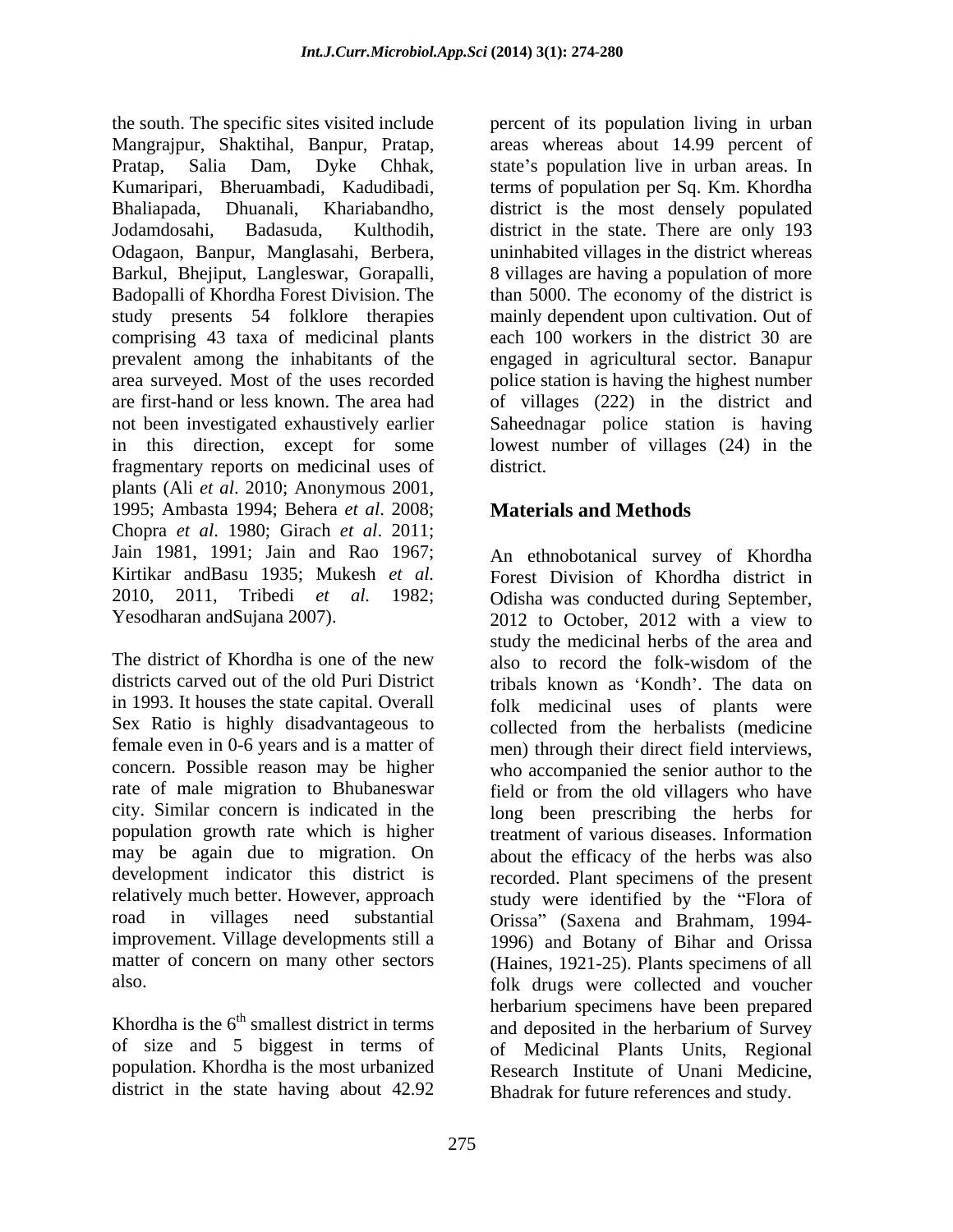Adverting shortly to the scheme of text, the medicinal plants used as folk medicine in the study area are arranged in alphabetical order. Each entry gives the information: Plant's scientific name with family (in bracket), Locality with Filed Book No., Local name(s), Unani name (wherever available), part(s) used, disease and conditions, method of usage and

*Achyranthes aspera* L. (Amaranthaceae); Mangrajpur-9256; Apamarango; filariasis. Shri Jay Krishna Naik Chirchita; Root; Dental Care; Root is used

*Abrus precatorius* L. (Fabaceae); Salia Dam-9292; Kaincho; Ghungchi; Fruit; Diarrhoea (VM); ½ fruit is given to animal

*Adhatoda zeylanica* L. (Acanthaceae); Shaktihal-9265; Basango; Aroosa; Leaf; Post Natal Care, Cough/Cold, Fever; A Kondh handful of leaves boiled in 5000 ml water, cooled and filtered. Resultant water is **Argyreia nervosa** (Burm.f.) Boj.<br>
prescribed for taking bath to subside body (Convolvulaceae): Kadudibadi-9319: prescribed for taking bath to subside body swelling after delivery. A few flowers fried in Ghee and mixed with desired amount of honey, is given to treat foreher<br>cough/cold A handful of leaves with Naik. cough/cold. A handful of leaves with pippli (*Piper longum*) is boiled in water and make a decoction. 30 ml of decoction is given twice a day with honey to treat fever. Sabra. Root; Spermatorrhoea; Powdered root

*Aerva lanata* (L.) Juss. *ex* Schults. (Amaranthaceae); Kumaripari-9297; Spermatorrhoea (Dhaturogo). Kondh Paunsia Sago; Biseri Buti; Root; Diarrhoea; Required quantity of root paste *Averrhoea carambola* L.<br>is given with rice water to treat infantile (Averrhoeaceae): Shaktihal-9266: is given with rice water to treat infantile

**Results and Discussion** diarrhoea. Shri Bimba Dhar Pradhan. diarrhoea. Shri Bimba Dhar Pradhan.

**Enumeration of folk medicinal species** Amaranthus spinosus L. alphabetical order. Each entry gives the twice a day with sufficient water to treat *Amaranthus spinosus* L. (Amaranthaceae); Mangrajpur-9261; Kanta Marish; Chaulai Khardar; Root; Jaundice; A handful of dried roots made into fine powder. 3-5 gm powder is given jaundice. Kondh.

informant. are cooked and eaten as vegetable. *Amorphophallus paeoniifolius* (Dennst.) Nicolson (Araceae); Kadudibadi-9326; Oal; Rhizome; Edible, Filariasis; Rhizome Rhizome paste is applied locally on oedematous swelling for 7 days to treat

as tooth stick to strengthen gum. Kondh *Andrographis paniculata* (Burm.f.) Wall. with fodder to treat diarrhorea. Shri Kusto 5-7 days to treat Malarial Fever. Leaf Chandra Pradhan paste with golmirch (*Piper nigrum*) make *ex* Nees (Acanthaceae); Bheruambadi- 9305; Bhunimbo; Kiryat; Leaf; Malarial Fever, Skin Disease, Diabetes; 30 ml leaves decoction is given thrice daily for a sharbat drunk to treat skin diseases. 50 ml leaves decoction is given with 3 golmirch (*Piper nigrum*) to treat diabetes. Kondh<sub>w</sub> and the second second second second second second second second second second second second second second second second second second second second second second second second second second second second second se

> *Argyreia nervosa* (Burm.f.) Boj.  $(Convolvulaceae):$ Mundanoi; Samandersokh; Leaf; Fever; Jada oil applied on leaf and bandage on forehead to treat fever. Shri Jay Krishna Naik.

*Asparagus racemosus* Willd. (Liliaceae); Bheruambadi-9312; Chhatuary; Satwar; with sugar candy juice is given 20 gm/dose once at bed time to treat

*Averrhoea carambola* L. (Averrhoeaceae); Shaktihal-9266;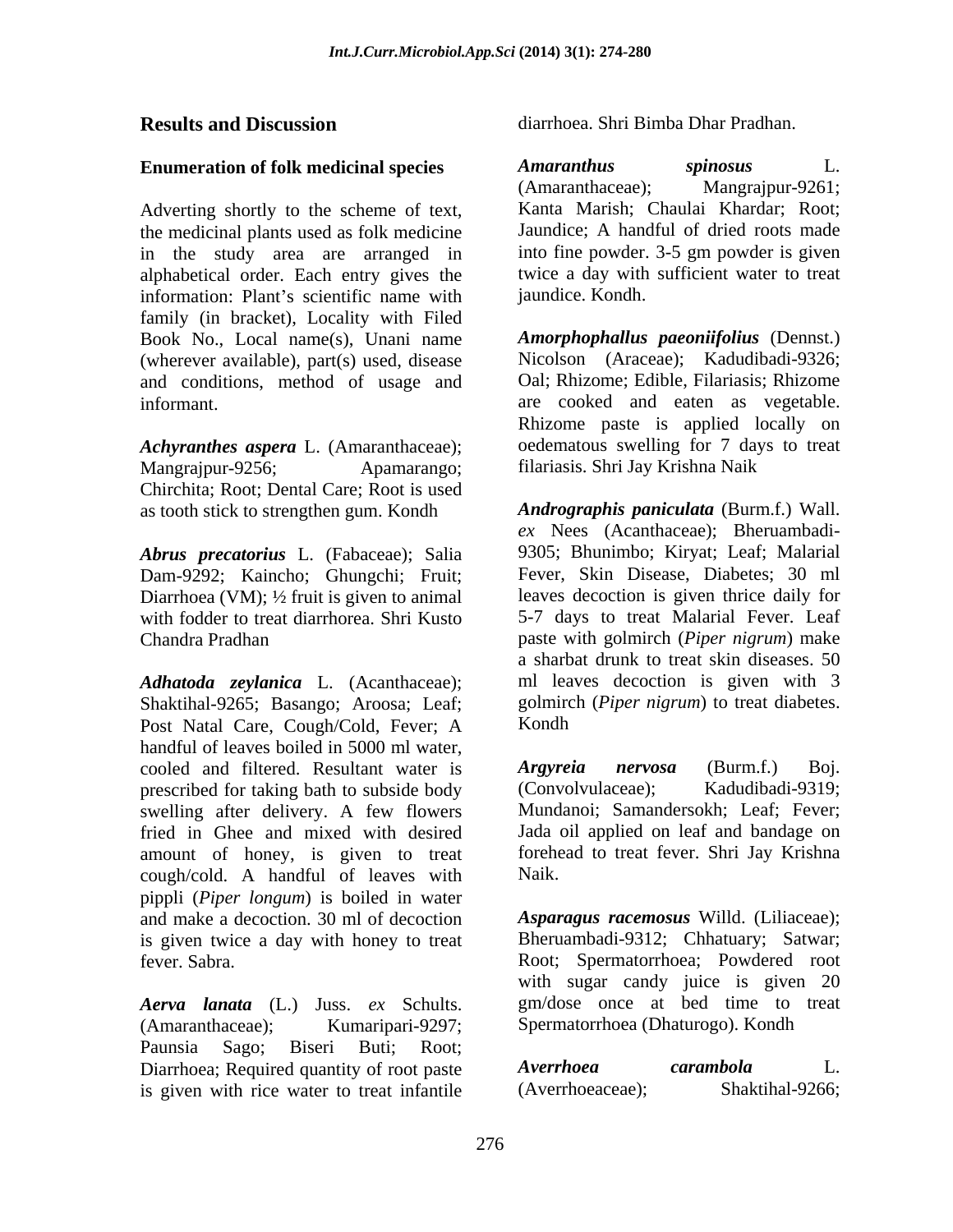ripe. Root paste is applied locally on skin

Twig; Skin Diseases, Dental care; Leaves decoction is used by the local inhabitants to treat kanchokundia (Skin diseases). Twigs are used as tooth stick to strengthen Hook.f. (Euphorbiaceae); Bheruambadi-

Stem bark; Diarrhoea; 10 gm of stem bark paste is given twice daily with sufficient water to check diarrhoea. Shri Jay Krishna Costus speciosus (Koenig.) Sm.

*Cassia occidentalis* L. (Caesalpiniaceae); Pratap-9275; Kasundra; Kasondi; Root; *Crinum asiaticum* L. (Amaryllidaceae); Eczema; Root paste is applied locally on eczematous patches to treat eczema. Shri Pain; Leaf paste is boiled in jada oil and

*Cassytha fifliformis* L. (Lauraceae); Bheruambadi-9304; Nirmuli; Whole Plant; Croton bonplandianus Baill Loose Motions; A handful of plant made (Euphorbiaceae); Kulthodih-9368; into paste is taken orally in case of loose Banomircho; Plant Sap; Cuts; Plant sap is motions in children. Kondh applied locally on cuts to check bleeding.

*Chloroxylon swietiana* DC (Rutaceae); Bheruambadi-9311; Bheru; Leaf; Wounds; Curculigo orchioides Gaertn. Leaf paste is applied locally on wounds to (Hypoxydaceae);

*Chromolaena odorata* (L.) King. And Rob. (Astearaceae); Dyke Chhak-9293; Pokosunga; Root, Leaf, Plant; Cuts, powder is given with cow's milk twice a

Karmanga; Khamraq; Fruit, Root; Edible, animal wounds (VM), Skin diseases; Root Skin diseases; Fruits are eaten raw when paste is applied locally on skin diseases. A diseases. Shri Tapan. cooled and applied locally on skin *Azadirachta indica* A. Juss. (Meliaceae); fresh cuts to check bleeding. Plant paste is Kulthodih-9353; Nimbo; Neem; Leaf, applied locally on wounds of animals for handful of leaves boiled in mustard oil, infections. Leaf juice is applied locally on healing. Shri Durjodhan Sethi

gums. Kondh. 9315; Korada; Fruit; Skin diseases; *Bridelia retusa* (L.) Spreng. cooled and filtered. Resultant medicated (Euphorbiaceae); Kadudibadi-9322; Kassi; oil is applied on scabies and other skin *Cleistanthus collinus* (Roxb.) Benth. *ex* Purified fruits are boiled in mustard oil, diseases. Shri Pitamber Pradhan

Naik CZingiberaceae); Banpur 9272; Gai *Cardiospermum helicacabum* L. (Sapindaceae); Mangrajpur-9258; paste is applied on the forehead to treat Bishphutka; Habb-ul-Qilqil; Leaf; headache and get relief from giddiness. Wounds; Leaf paste is applied locally on Rhizome is chopped and mixed with children head to treat wounds. Kondh cattle-feed is given in cases of diarrhoea *Costus speciosus* (Koenig.) Sm. (Zingiberaceae); Banpur 9272; Gai Gendalia; Rhizome; Headache, Giddiness, Animal Diarrhoea; Rhizome made into among domestic animals. Kondh.

Kewal Behera. applied on joints to treat joint pain. Shri Bhaliapada-9329; Arsa/Sukra; Leaf; Joint Rajiv Behera

> *Croton bonplandianus* Baill (Euphorbiaceae); Kulthodih-9368; Smt. Satyabati Jani

expel worms. Kondh *Curculigo orchioides* Gaertn. Bheruambadi-9318: Talmuli; Musli Siyah; Root; Spermatorrhoea; Root of this species with roots of Satabari (*Asparagus racemosus*) made in to powder and 10 gm of this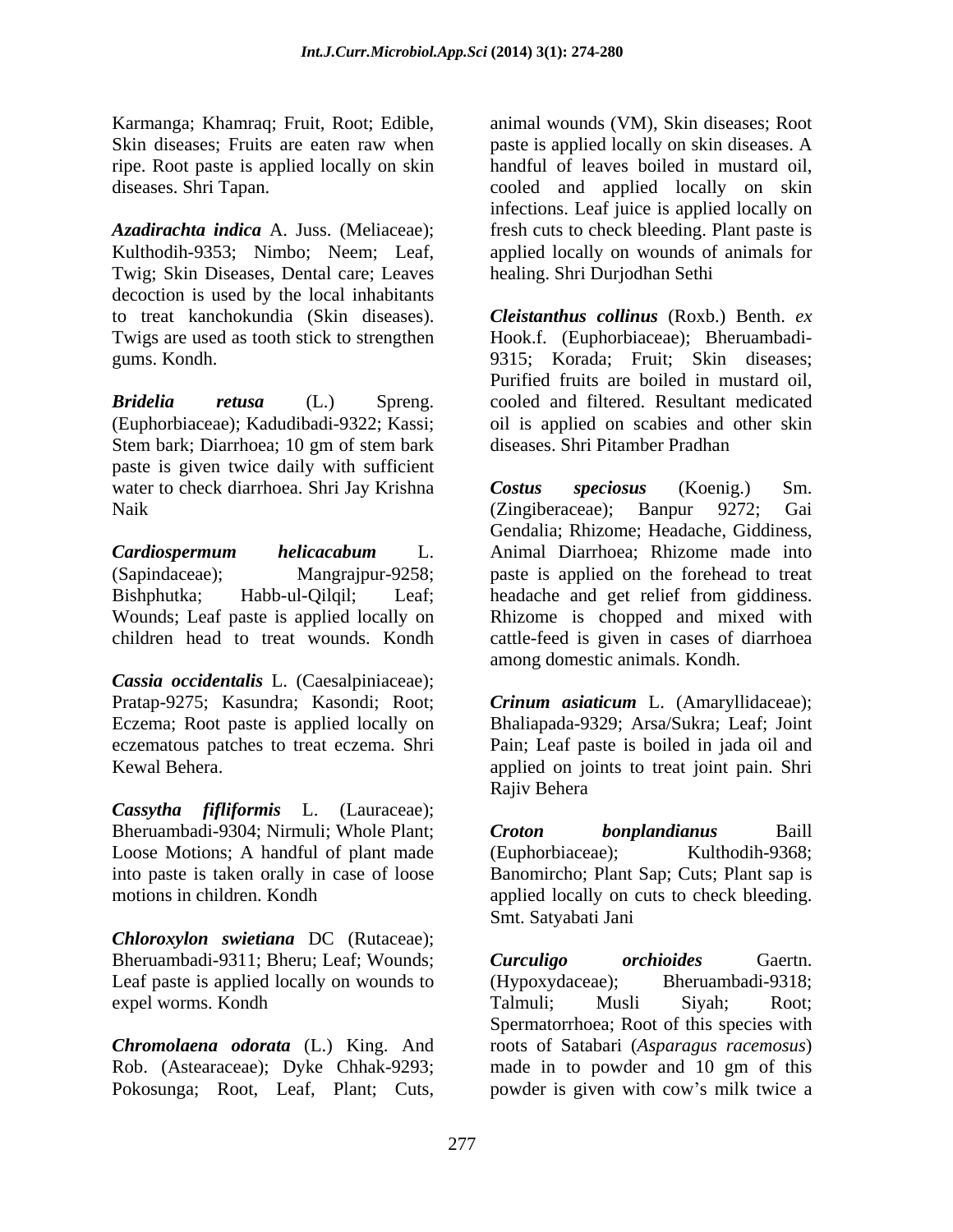day for one month to treat spermatorrhoea. Kondh

*Datura metel* L. (Solanaceae); Salia Dam- Kulthodih-9365; Dimiri; Gular; Latex, 9282; Dudura Dhoda; Dhatura; Leaf; Stem Bark; Spermatorrhoea, Wounds; 5-7 Boils, Inflammation; Leaf warm with jada drops of latex is given in the morning on oil (*Ricinus communis* L.) and applied empty stomach to treat spermatorrhoea. locally on boils. Leaf paste warm in jada oil (*Ricinus communis* L.) and applied on affected part of the body to treat inflammation. Shri Laxmidhar *Gloriosa superba* L. (Liliaceae); Pratap-

*Dillenia indica* L. (Dilleniaceae); Veterinary Medicine; Root cut into small Shaktihal-9267; Chalta; Flower; Wounds; pieces and given with fodder to treat Flowers powder mixed with coconut oil and applied locally on wounds for healing. Shri Bishnu Sabra. Glycosmis pentaphylla (Retz.) DC

*Dioscorea bulbifera* L. (Dioscoreaceae); Kadudibadi-9321; Pita Alu; Tuber; tooth brush to check bleeding from gums Constipation; 5-10 gm powdered tuber is and strengthening teeth. Shri Jay Krishna given once every morning with warm water as laxative to treat constipation. Shri

Banpur-9269; Bhrangraja; Bhangra; Leaf; Cuts, Madness; Crushed leaves are are made into paste with water and applied on forehead to treat madness. Kondh.

*Elephantopus scaber* L. (Asteraceae); Mangrajpur-9262; Amari; Behaya; Plant Kadudibadi-9328; Mayurchulia; Whole Plant; Diarrhoea, Dysentery; 5-10 gm root locally on minor cuts to check bleeding powder is taken two times daily with sufficient water to treat diarrhoeal problems. Plant used as fodder in this area. *Jatropha gossypifolia* L. (Euphorbiaceae);

*Erythrina variegata* L. (Fabaceae); to children to check diarrhoea. Kondh Bhaliapada-9330; Paladhua; Leaf; Anthelmintic; Leaf juice with required *Lantana camara* L. (Verbenaceae); quantity of turmeric is given to children to Pratap-9280; Nageswar; Leaf; Cuts,

expel worms. Shri Rajiv Behera

*Ficus racemosa* L. (Moraceae); Stem bark decoction is used to washing wounds for healing. Shri Sudershan Naik

9274; NaNangalia; Muleem; Root; mums in animals. Shri Kewal Behera.

*Glycosmis pentaphylla* (Retz.) DC (Rutaceae); Kadudibadi-9320; Chauldhua; Twig; Dental Care; Twigs are employed as Naik

Jay Krishna Naik *Helicteres isora* L. (Sterculiaceae); Salia *Eclipta prostrata* (L.) L. (Asteraceae); Rickets like complain in infants; A directly applied on fresh cuts to check oil is massaged gently on affected legs of bleeding. A handful of leaves and fresh children. The remedy is quite popular in pulp of *Aloe vera* (Ghrita kumari) leaves many places of the study area among rural Dam-9287; Mudi; Marorphali; Fruit; handful of fruits boiled in mustard oil, cooled and filtered. Resultant medicated population. Shri Trishul Jena

> *Ipomoea carnea* Jacq. (Convolvulaceae); sap; Cuts, Wounds; Plant sap is applied and healing wounds. Naranjan Sahoo.

Shri Gajendra Naik Badasuda-9345; Gabo; Latex; Diarrhoea; 2-3 drops of the latex is given with water

> *Lantana camara* L. (Verbenaceae); Pratap-9280; Nageswar; Leaf; Cuts,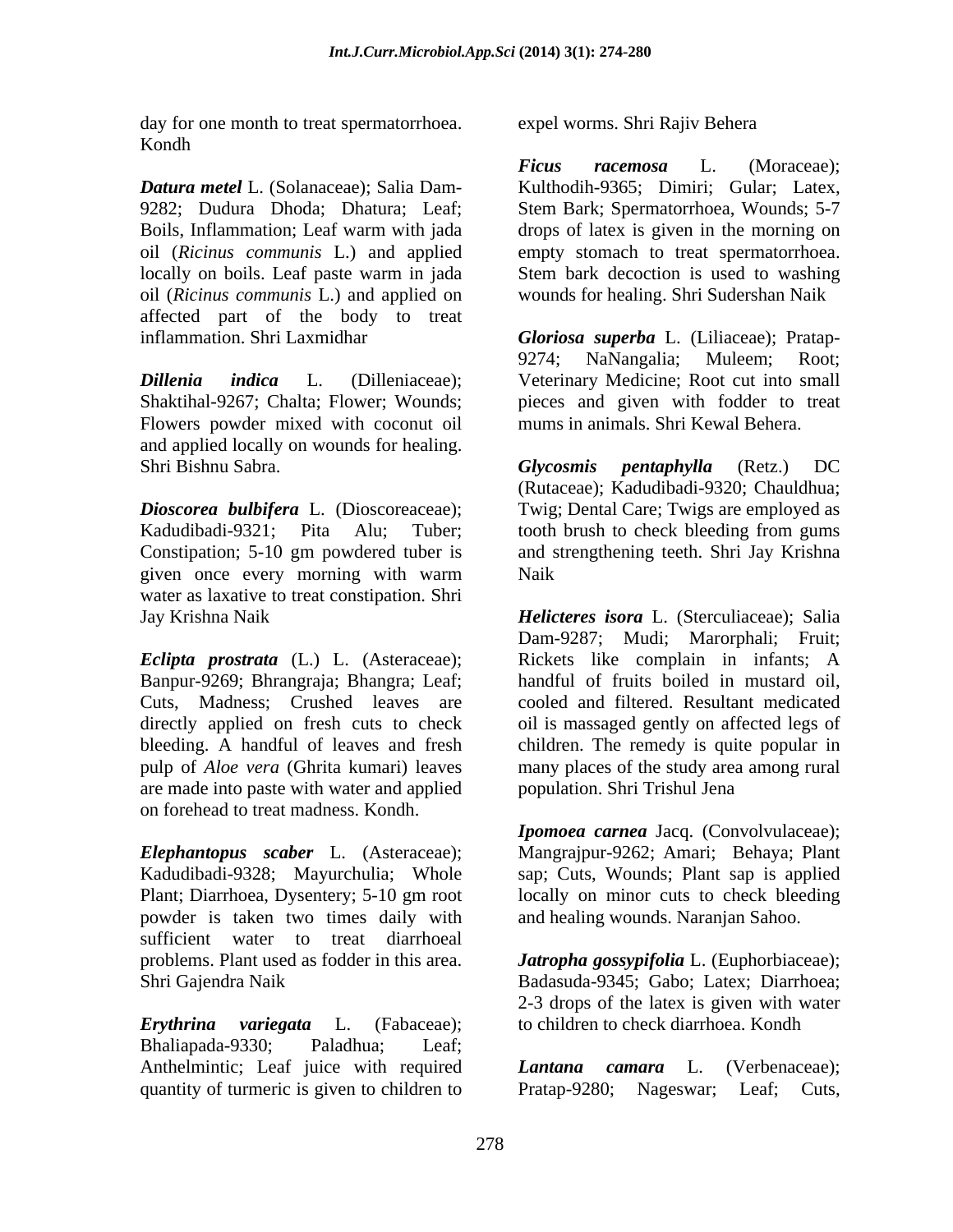cuts to check bleeding. Leaves paste is applied locally on sprain to reduce stomachache. Shri Trishul Jena swelling andpain. Kondh

Leaf; Cuts; Leaves juice are applied andFever; Root paste is given in required quantity with honey to treat common cold

Kulthodih-9356; Gangaseoli; Harsingar; and other chemicals of industrial with equal quantity of honey is given

(*Ricinus communis*) oil and applied locally iaundice, fever, diarrhoea, diabetes, on swollen part to reduce swelling. Flowers used in worship of Lord Shiva.

misri is given every morning on empty etc. stomach for seven days to treat Spermatorrhoea (dhaturogo). Shri Sagar

Swelling; Leaf juice is applied locally on Sarphonka; Root; Stomachache; Root chewed raw for the treatment of stomachache. Shri Trishul Jena

*Martynia annua* L. (Martyniaceae); (Lythraceae); Bheruambadi-9314; Dhai; Pratap-9276; Baghnakha; Kalabichua; Gul-e-Dhawa; Flower; Blood dysentery; A locally on cuts to check bleeding. Kondh powder and 5-10 gm of this powder is *Mimosa pudica* L. (Mimosaceae); Salia taken twice daily with sufficient water to Dam-9301; Lajkoli; Lajjalu; Root; Cold check dysentery with bloody stools. *Woodfordia fruticosa* (L.) Kurz handful of dried flowers are made into Kondh<sub>w</sub> and the second second second second second second second second second second second second second second second second second second second second second second second second second second second second second se

and fever. Shri Bimba Dhar Pradhan The intrinsic potential of ethnobotanical *Nyctanthes arbor-tristis* L. (Oleaceae); developing new kinds of pharmaceuticals Leaf; Fever, Cough and Cold; Leaves juice importance has been increasingly realized. twice a day for 4-5 day to treat fever, therapeutic methods employed by the cough andcold. Shri Prasant Das natives of Khordha Forest Division of *Pedilanthus tithymaloides* (L.) Poit. of 160 taxa of medicinal plants collected (Euphorbiaceae); Odagaon-9377; Khiro 43 are used in folk medicine by Kondh, Gachho; Latex; Cuts; Latex of is applied Sabra, Naik etc., suggesting that these locally on cuts to check bleeding plants may cure satisfactorily certain andhealing wounds. Smt. Arsha Devi ailments. Although, they do not have as *Plumeria rubra* L. (Apocynaceae); Salia folk drugs are relatively un-expensive and Dam-9281; Kathchampa; Flower; easily available to locals at their door Swelling; Leaves are boiled in jada steps. For some problems such as eczema, Shri Laxmidhar superior to biomedicines; for other Scoparia dulcis L. (Scrophulariaceae); satisfactory cures; viz. diarrhoea, cold and Dhuanali-9332; Madhusmita; Leaf; fever, menstruation problems, wounds, Spermatorrhoea; 100 ml Leaf juice with skin diseases, nervous system disorders knowledge as a key resource for and other chemicals In the present study some traditional Khordha district have been discussed. Out high prestige as modern medicines, these jaundice, fever, diarrhoea, diabetes, wounds etc. these crude therapeutic methods are recognized as equal or diseases there are readily available etc.

Sahu  $\blacksquare$ *Tephrosia purpurea* (L.) Pers. (Fabaceae); reported (Jain, 1981, 1991). However, Salia Dam-9283; Bano Kulthia; their modes of application, part used areThe data on folk medicinal uses have been found that many of the uses are already